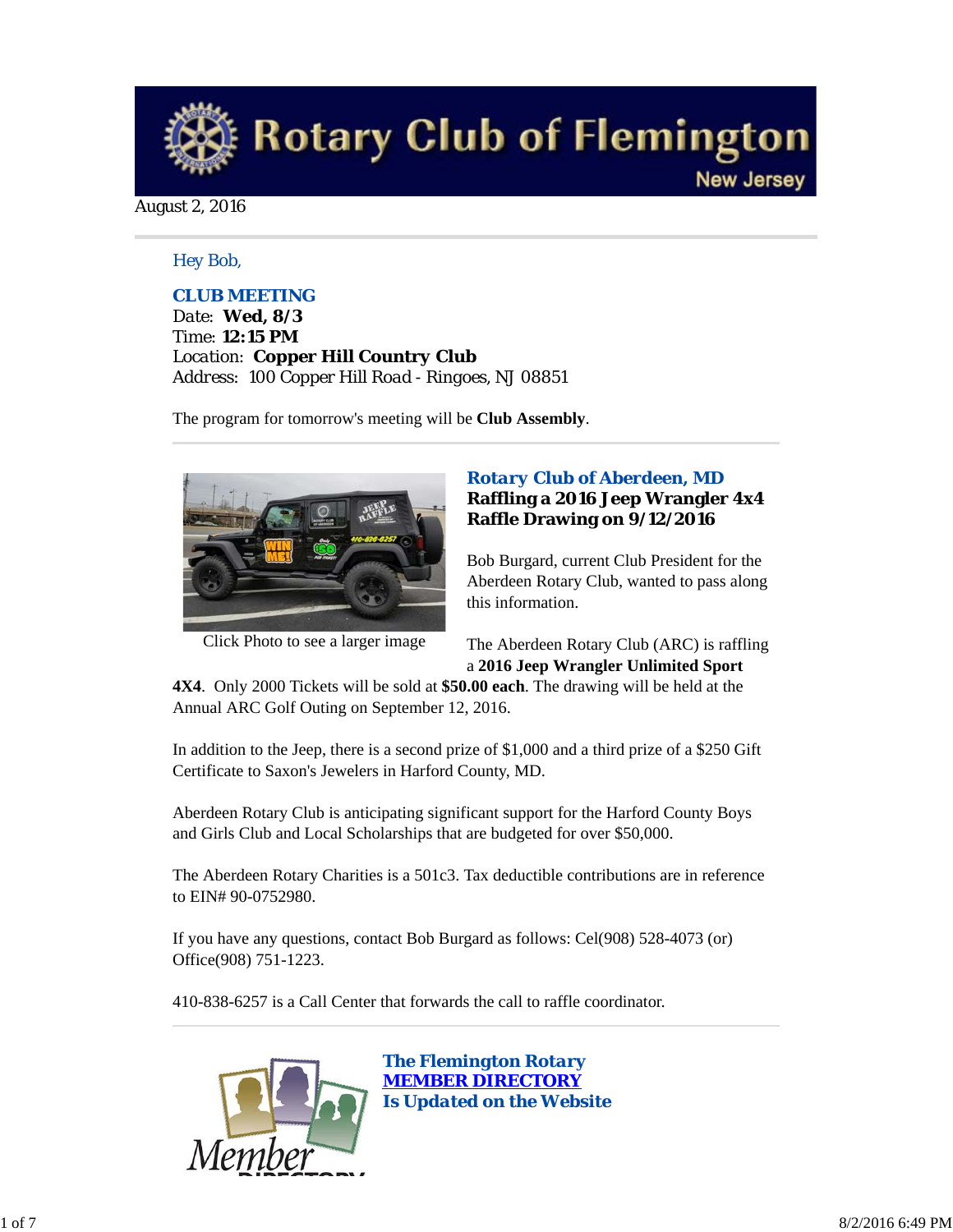

A PDF copy of the Club Directory is now kept on the club website, located on the password protected "**Members Only**" page. To access this, simply goto

**www.FlemingtonRotaryNJ.org** and click on "Members Only" in the upper left. The page is password protected. If you do not have the password, simply email us and request it.

If you see any updates that need to be made (a change of address, email, phone number, something is not listed correctly, etc.), please email Sandy Clark and request any changes to be made. **Click Here** to generate an email to Sandy.

# *SPEAKERS & PROGRAMS BEING SOUGHT*

Mick Schaible is looking for some ideas for upcoming meeting programs and speakers. If you have any leads, please pass them onto Mick, who will follow-up to schedule the speaker.

**Click here** to generate an email directly to Mick.



# *HUNTERDON COUNTY CHAMBER OF COMMERCE*

As you know, the Rotary Club of Flemington is a member of the H.C. Chamber of Commerce. This enables all Rotarians the ability to attend a Chamber function as a "member". If someone asks you what your business is, you would explain that you are a member representing the Rotary Club of Flemington. **Click Here** to visit the Chamber website for a listing of upcoming events.



## *Jersey Talk Radio - Internet Radio "THE ROTARY HOUR"* **Tuesdays** from **5pm to 6pm**

PDG Megan Jones-Holt is the host of "The Rotary Hour" on the "Jersey Talk Radio" internet radio station. She is always looking for guests to have on the show. If you are intersted, please get in touch with Megan at (908)894-4590 or **mjonesholt@gmail.com**.

**Click Here** to listen to the Internet Radio station from your PC, smart phone, mobile device, etc.

## *ROTARY DISTRICT 7510 NEWS*

**Click Here** to read the current news from our Rotary District 7510.

# *SPEAKERS & PROGRAMS BEING SOUGHT*

We are always seeking new or creative ideas for upcoming meeting programs and speakers. If you have any leads, please pass them onto Mick Schaible. **Click here** to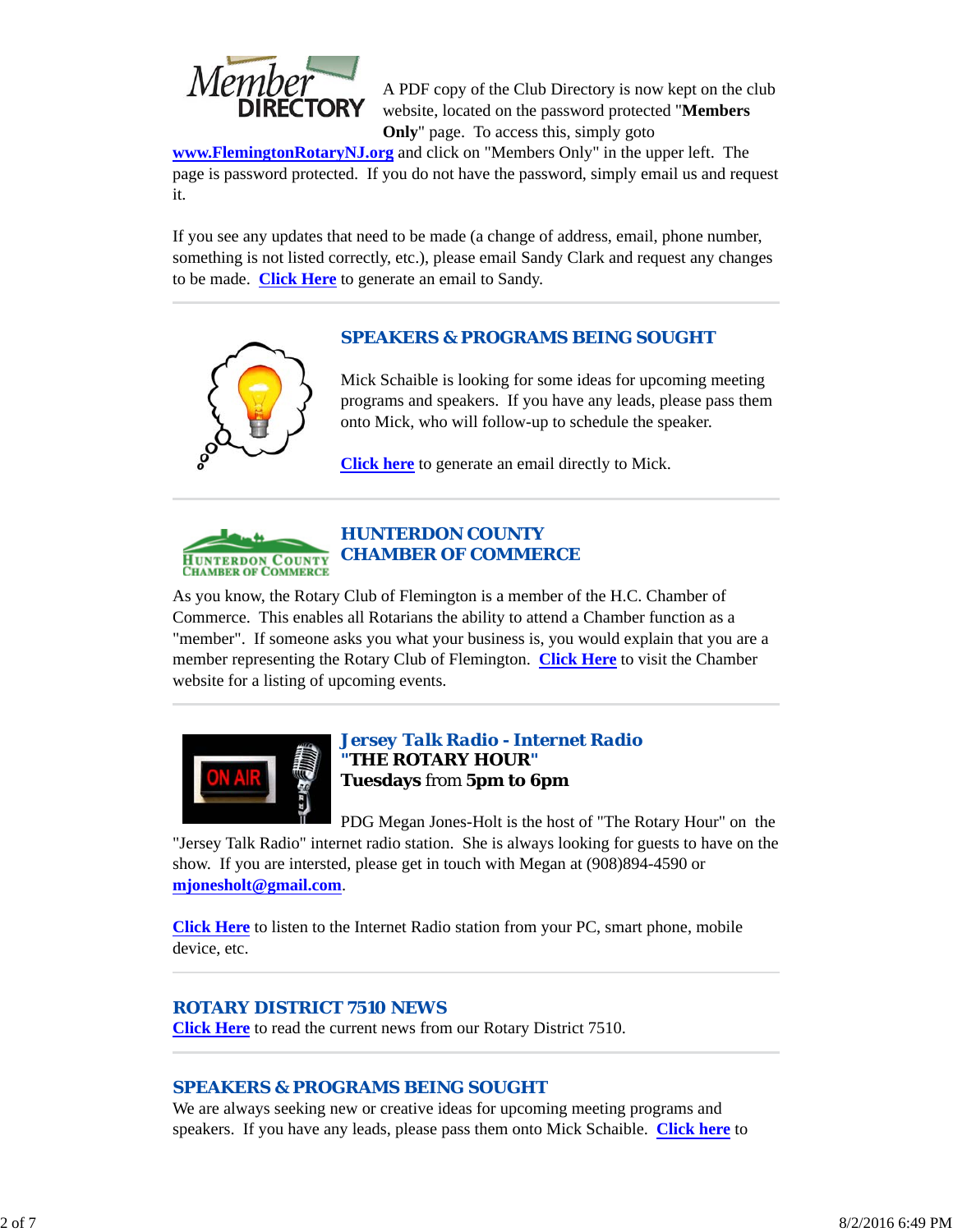## *UPCOMING DATES TO NOTE:*

Wed, 8/03: Club Assembly. Wed, 8/10: Michelle Murphy, who is a Workplace Readiness Teacher from the Hunterdon Central Regional High School. Wed, 8/17: Paul Muir, Executive Director of the Red Mill Museum Village. Wed, 8/24: Colette Camisa from Hunterdon Prevention Resources to speak about a Healthy Hunterdon Workforce Wed, 8/31: Dana Gooditis: Operation Jersey Cares.

Wed, 10/12: District Governor Official Visit (DG Charles Minton)

**Next RCOF Board Meeting**: To Be Announced. (Held bi-monthly). **Next Membership Meeting**: Wed, 8/10/2016 at 1:30 PM (Usually the 2nd Wed).

**Upcoming RCOF Club Events, Fundraisers, Fellowship Events, Etc**.: To Be Announced:

#### **Rotary District 7510 Events & Functions:**

Wed, 10/5: NJ State Vocational Assembly Mon, 11/14: Eat, Drink & Share at 6:00pm (The Pines Manor, Route 27 & Talmadge Road - Edison, NJ) 3/2/17: PETS 1 3/23 to 3/25/17: PETS 2 5/5 to 5/7/17: District Conference at the Shawnee Inn 6/10 to 6/14/17: Rotary International Convention in Atlanta, Georgia

## *COMMITTEE LIST:*

**Click Here** to download the listing of all current Club Committee's and its members.

#### *"MEMBERS ONLY" WEBSITE:*

#### **Click Here for the Members Only section of the website to find:**

- 1) The "Membership Proposal Form" to propose a new member.
- 2) New Member Information.
- 3) An Online Copy of the Club Membership Directory.
- 4) A Link to All Photos Albums of the Club.

## *ROTARY WEBSITE LINKS:*

Rotary International: **www.Rotary.org** Rotary District 7510: **www.RotaryNJ.org**

## *NEARBY ROTARY CLUB MEETINGS:*

As A Rotarian, you are Welcome to attend a Rotary Club meeting anywhere in the world. Click here for the Rotary Club Locator App. Or see below for some local meetings:

Mondays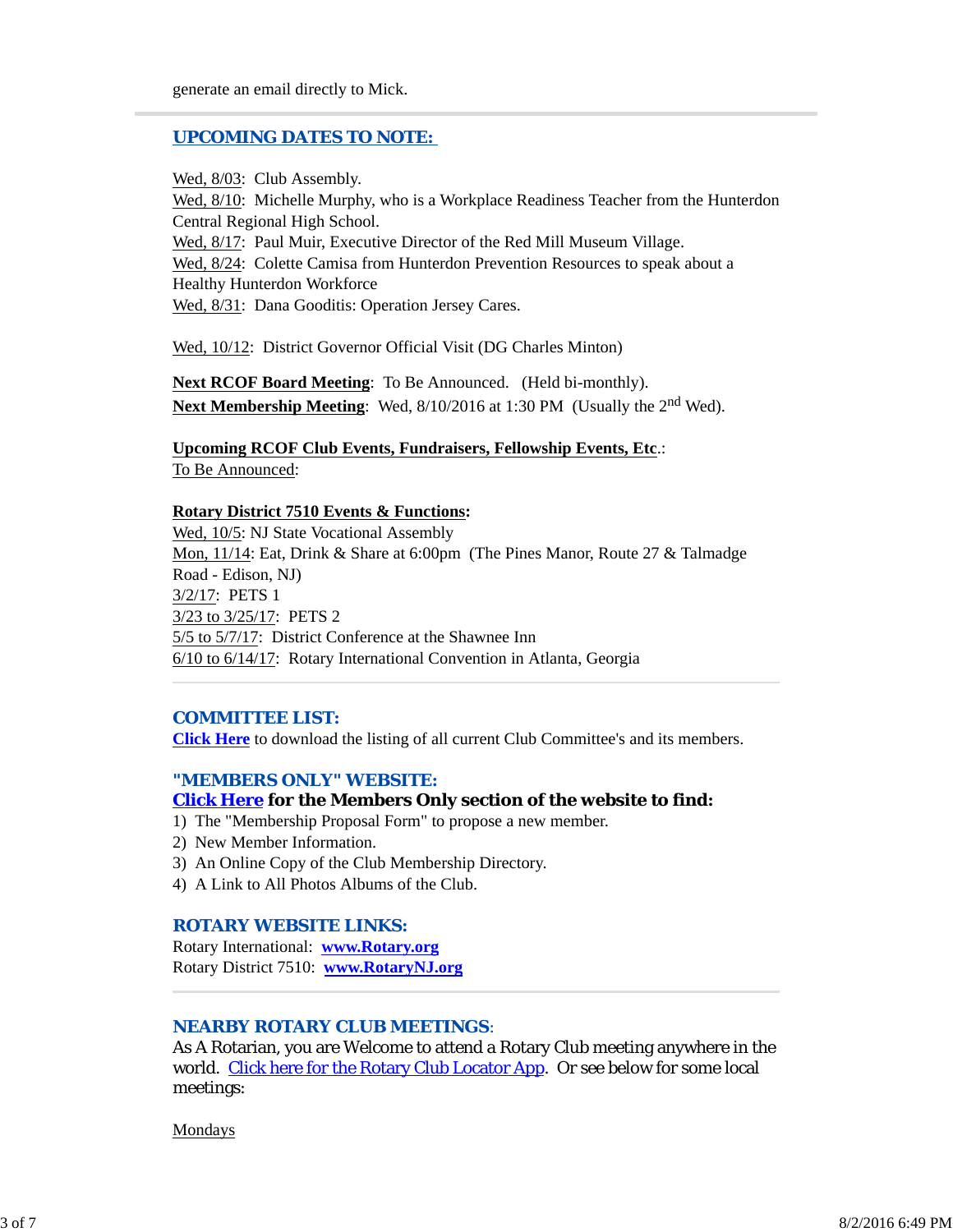**Lambertville/New Hope** (6:30 pm) - Lambertville Station Restaurant; 11 Bridge Street, Lambertville NJ 08530

**Piscataway** (12:15 pm) - Radisson Hotel; 21 Kingsbridge Road, Piscataway, NJ 08854

## **Tuesdays**

**Whitehouse** (12:15 pm) - Max's 22; 456 Route 22 West, Whitehouse Station, NJ 08889 **Princeton** (12:15 pm) - The Nassau Club; 6 Mercer Street, Princeton, NJ 08540 **Bridgewater-Bound Brook** (12:15 pm) - Arbor Glenn; 100 Monroe St, Bridgewater 08807

## Wednesdays

**Branchburg Township** (7:30 am): Stoney Brook Grille; 1285 Route 28, North Branch, NJ 08876

**Flemington** (12:15pm): Copper Hill Country Club; 100 Copper Hill Road, Ringoes, NJ 08851

**Hillsborough Township** (6:15 pm): Pheasant's Landing; 311 Amwell Road (Rt. 514), Hillsborough, NJ 08844

## **Thursdays**

**Clinton Sunrise** (7:30 am): Clinton Fire Department; New Street, Clinton, NJ 08809 **Somerville/Bridgewater** (12:15 pm): Bridgewater Manor; 1251 US Highway 202/206, Bridgewater, NJ 08807

**Trenton** (12:15 pm): Freddie's Tavern; 12 Railroad Avenue, West Trenton, NJ 08628

## Fridays

**North Hunterdon** (12:15 pm): Beaver Brook County Club; 25 County Club Drive, Annandale, NJ 08801

**Princeton Corridor** (12:15pm): Hyatt Regency; 102 Carnegie Center, Rt. 1 North, Princeton, NJ 08540

## eClub

**Rotary eClub of Hunterdon Horizon**: View website for meetings or online makeups.

# RI President's Call for Action in **2016-2017**: **"Rotary Serving Humanity"**

**Rotary Club of Flemington - Our 93rd Year**

Founded October 3, 1923 \* Charter #1529 \* District 7510

| Club President      | Daniel James "D.J." Wright                      |  |
|---------------------|-------------------------------------------------|--|
| President-Elect     | <b>Kim Metz</b>                                 |  |
| Secretary           | Karen Widico                                    |  |
| Treasurer, General  | <b>Bob Newland</b>                              |  |
| Treasurer, Lunch    | Lynn Hyman                                      |  |
| <b>Board Member</b> | <b>Mick Schaible</b> (immediate Past-President) |  |
| <b>Board Member</b> | <b>Sandy Clark</b>                              |  |
| <b>Board Member</b> | <b>Joe Ziegler</b>                              |  |
| Sergeant-at-Arms    | <b>Ken Skowronek</b>                            |  |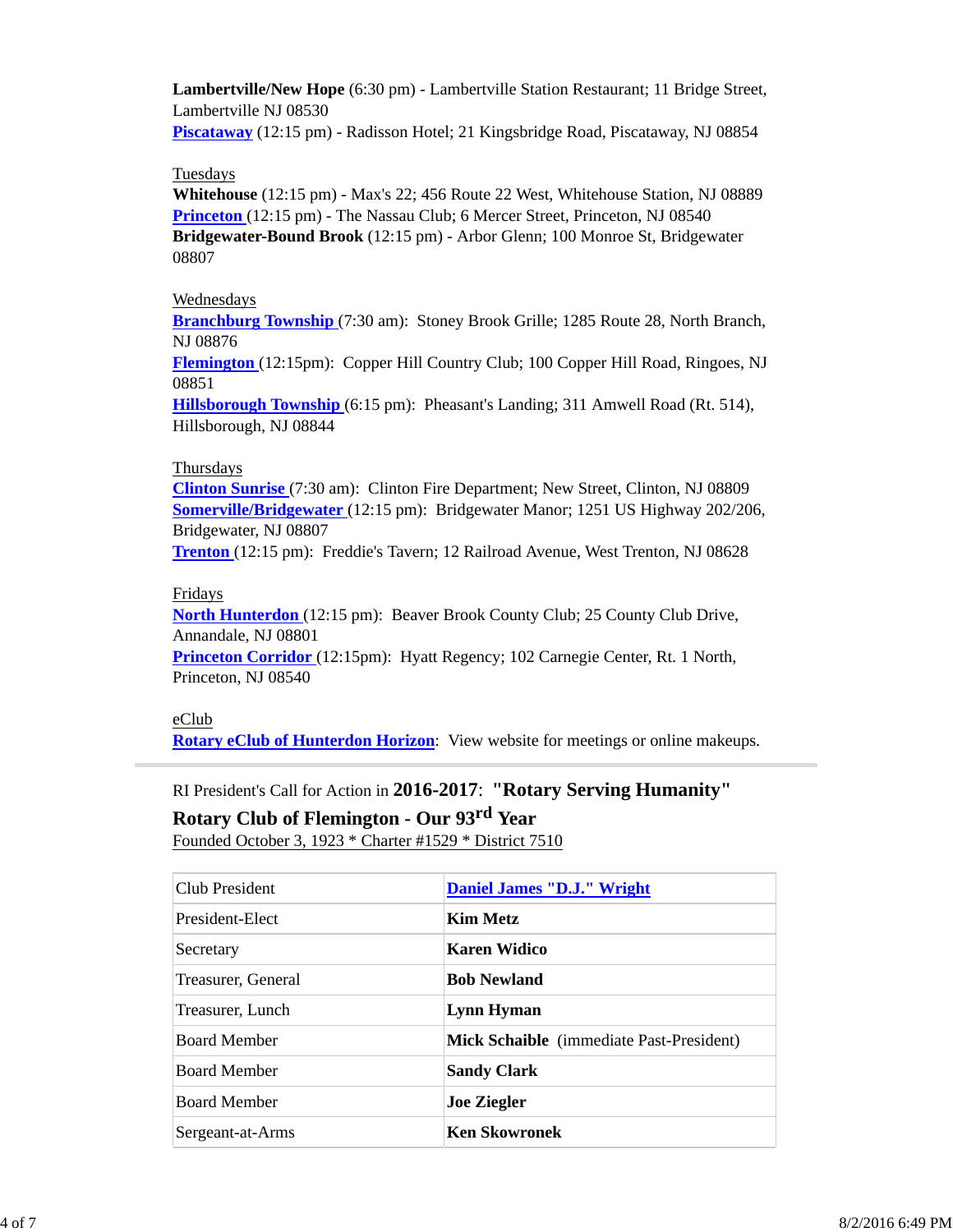| R.I. President                           | <b>John F. Germ</b> (Chattanooga, Tennessee, USA) |  |
|------------------------------------------|---------------------------------------------------|--|
| District Governor (DG)                   | <b>Charles Minton</b> (Union, NJ)                 |  |
| District Governor Elect (DGE)            | <b>Bob Zeglarski</b> (Roselle-Rosselle Park)      |  |
| District Governor Nomimee (DGN)          | <b>John Shockley</b> (Hillsborough)               |  |
| <b>Assistant District Governor (ADG)</b> | <b>Albert Varga</b> (Lambertville-New Hope)       |  |
|                                          |                                                   |  |

Club Meetings: **Wednesday, 12:15 pm, Copper Hill Country Club** 100 Copper Hill Road, Ringoes 08551



*MISSION STATEMENT*: The mission of Rotary International is to assist and guide Rotarians and Rotary clubs to accomplish the Object of Rotary to ensure Rotary's continuing relevance and to help build a better world, emphasizing service activities by individuals and groups that enhance the quality of life and human dignity, encouraging high ethical standards, and creating greater understanding among all people to advance the search for peace in the world.

**THE OBJECT OF ROTARY:** The object of Rotary is to encourage and foster the ideal of service as a basis of worthy enterprise and, in particular, to encourage and foster:

**1st**: The development of acquaintance as an opportunity for service;

**2nd**: High ethical standards in business and professions, the recognition of the worthiness of all useful occupations, and the dignifying of each Rotarian's occupation as an opportunity to serve society;

**3rd**: The application of the ideal of service in each Rotarian's personal, business and community life;

**4th**: The advancement of international understanding, goodwill, and peace through a world fellowship of business and professional persons united in the ideal of service.

**THE 4-WAY TEST:** "Of the things we think, say or do:

**1st**: Is it the Truth? 2<sup>nd</sup>: Is it Fair to all concerned?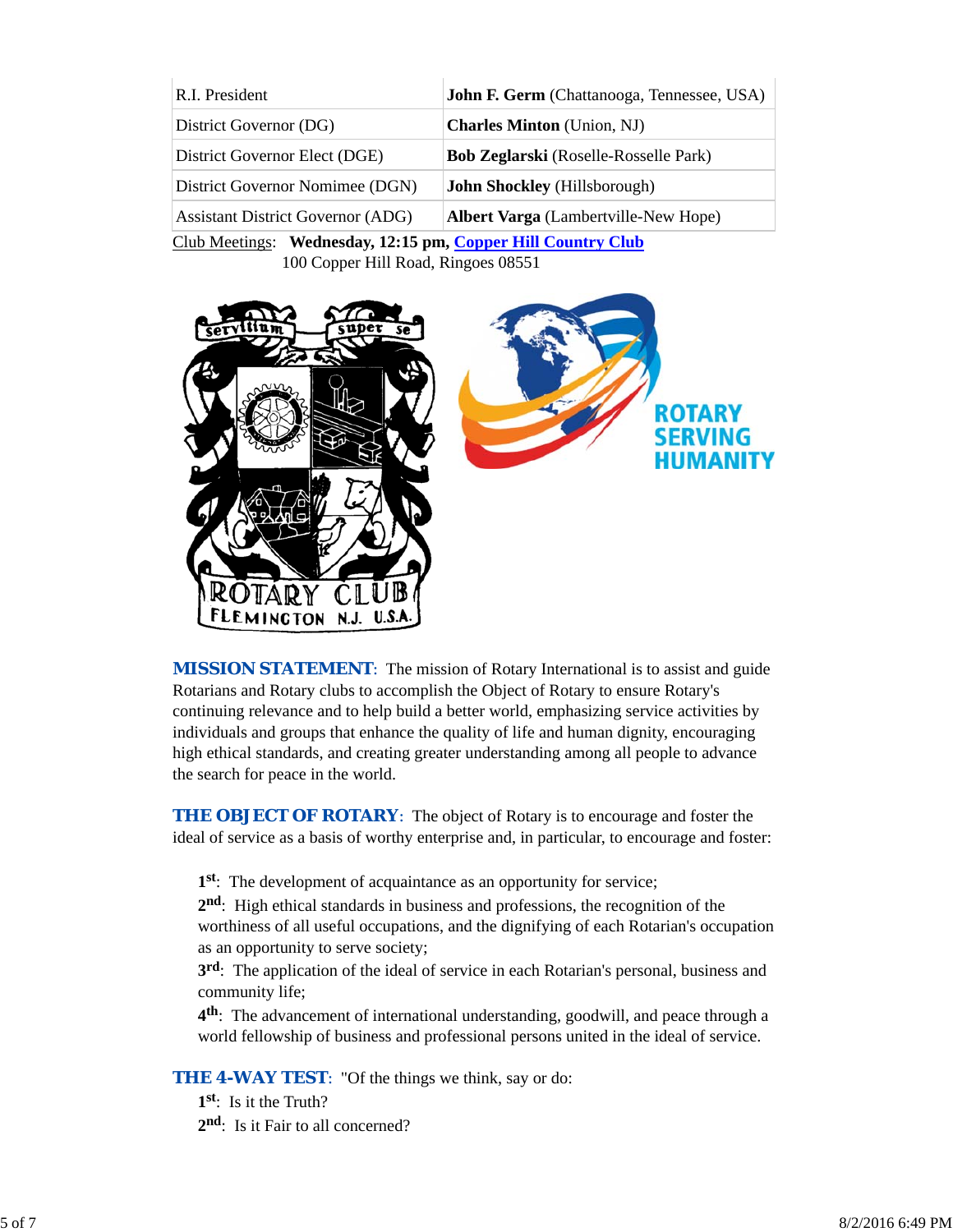- **3rd**: Will it build goodwill and better friendships?
- **4th**: Will it be beneficial to all concerned?"

#### *ROTARY's AVENUE'S OF SERVICE*:

**1)** Through **Club Service**, we have fun, build lasting friendships, and make sure that our club runs well.

**2)** Through **Vocational Service**, we volunteer our professional skills to serve others and promote integrity in everything we do.

**3)** Through **Community Service**, we address local needs and work with our community to bring lasting improvements.

**4)** Through **International Service**, we meet humanitarian needs around the globe and promote world understanding and peace.

**5)** Through **Youth Service**, we work with young people to help them become the next generation of leaders, visionaries, and peacemakers.

# **2016-2017 CLUB MEMBER ROSTER**

**Rotary Club of Flemington, NJ**

Current Number of Members: 43

| <b>Rotarian</b>                   | <b>Member Since</b> | <b>Classification</b>           |
|-----------------------------------|---------------------|---------------------------------|
| Black, Bruce B.                   | 2007                | <b>Health and Fitness</b>       |
| Bohler, Herbert C. (Herb)         | 1977                | <b>Specialty Advertising</b>    |
| <b>Boynton, Adam</b>              | 2016                | <b>Church / Social Services</b> |
| Campbell, Jennifer                | 2015                | <b>General Practice</b>         |
| Chittenden, Robert L. (Bob)       | 2003                | M.E.F.P. Consulting Engineering |
| Clark, Arthur L. (Sandy)          | 1987                | Printing                        |
| Davidson, James G. (Jim)          | 2002                | <b>Rubber Products</b>          |
| del Campo, Ann                    | 2016                | <b>Scientist &amp; Farmer</b>   |
| Ferrari, Frederick J. (Fred)      | 1964                | Orthodontia                     |
| Fisher, Charles H. (Charlie)      | 1961                | <b>Funeral Services</b>         |
| Fisher, Thomas H. (Tom)           | 2012                | Property & Casualty Insurance   |
| Harrison, Jeffrey (Jeff)          | 1996                | Psychotherapy                   |
| <b>Goldsmith, Cheryl</b>          | 2016                | <b>Realtor</b>                  |
| <b>Goodwin, Michael S.</b>        | 2016                | <b>Youth Development</b>        |
| Hyman, Lynn                       | 2010                | <b>Retail Banking</b>           |
| Kamnitsis, Christopher P. (Chris) | 2001                | <b>Financial Planning</b>       |
| <b>Kritharis, Nikolaos (Nik)</b>  | 2016                | <b>Dentistry</b>                |
| Liebross, Ira                     | 1997                | <b>Family Medicine</b>          |
| Loew, Darren                      | 2002                | Orthodontics                    |
| Martin, Teresa (Terry)            | 1993                | Solid Waste/Recycling           |
| Mazujian, Harry                   | 2004                | Clergy                          |
| McWilliams, Nancy                 | 1992                | Psychotherapy                   |
| Metz, Kim                         | 2007                | <b>Technical Education</b>      |
| Muller, George D.                 | 1964                | <b>Cut Glass Manufacturing</b>  |
| Nastasi, William (Bill)           | 1996                | <b>General Contracting</b>      |
| Newland, Robert D. (Bob)          | 1998                | Insurance                       |